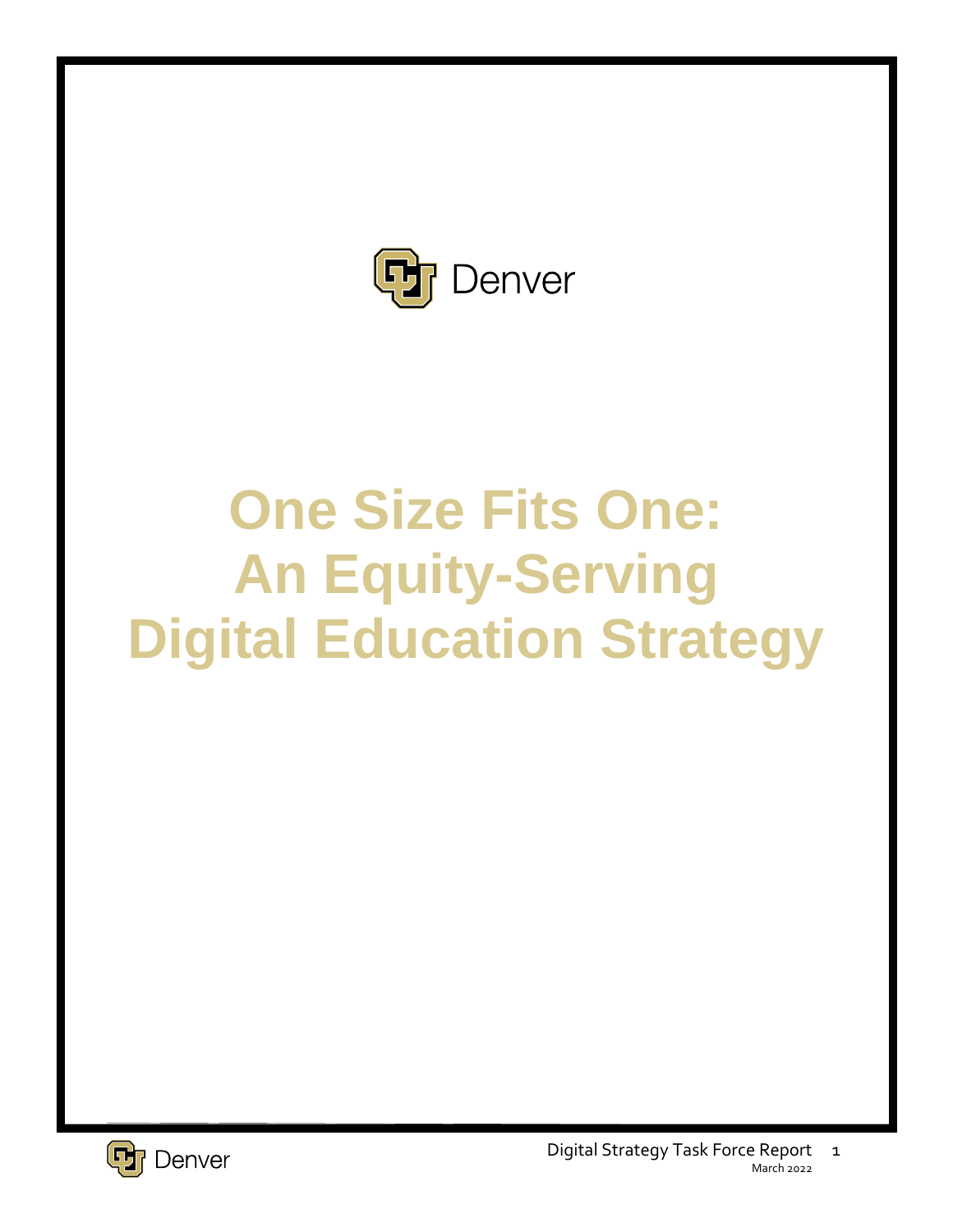# **Background**

Capitalizing on our [2030 strategic plan](http://ucdenver.edu/2030) that positions CU Denver as a "university for life" for learners of all backgrounds, careers, and ages, the Digital Strategy Task Force was launched in October 2021 to create a vision of the future for digital education and infrastructure at CU Denver. Our digital presence has long been integrated within the brick-and-mortar university, so the task force was asked to engage with our history and our present to help inform our future. Members of the task force included faculty at all levels, staff from a range of campus units, and undergraduate and graduate students, with additional stakeholder groups engaged throughout the process.

Chaired by Dr. Katie Linder, Associate Vice Chancellor for Digital Strategy and Learning, the task force met throughout the fall and spring of the 2021- 2022 academic year, engaging the campus community in a series of discussions focused on the following questions:

- What is our vision for the future of digital education at CU Denver?
- Who are the unique audiences we should serve and what learning environments will best support their learning?
- How can CU Denver differentiate its digital offerings in an already-crowded market?
- What institutional characteristics will CU Denver need to be successful with our digital efforts?
- What do faculty and staff need to be supported with program exploration, design, launch, and delivery?

#### **2030 Strategic Plan**

Goal Two: University for Life

The shelf life of new knowledge is getting shorter, people are living longer, and expanded populations of learners are seeking a college education and development that requires new ways to access affordable learning across their lives and careers. Our new model for academic and learner success adapts to these changes to catalyze social mobility and provide a diverse workforce for the future.

- What are the most pressing curricular and co-curricular needs of our future learners?
- How does being an equity-serving institution influence our digital education models?
- What technology infrastructure is needed to help us achieve our digital education vision?

This report is guided by the university's strategic plan and outlines an equity-serving digital education strategy, actualizing the "university for life" goal through a series of recommendations and actions organized around four themes.

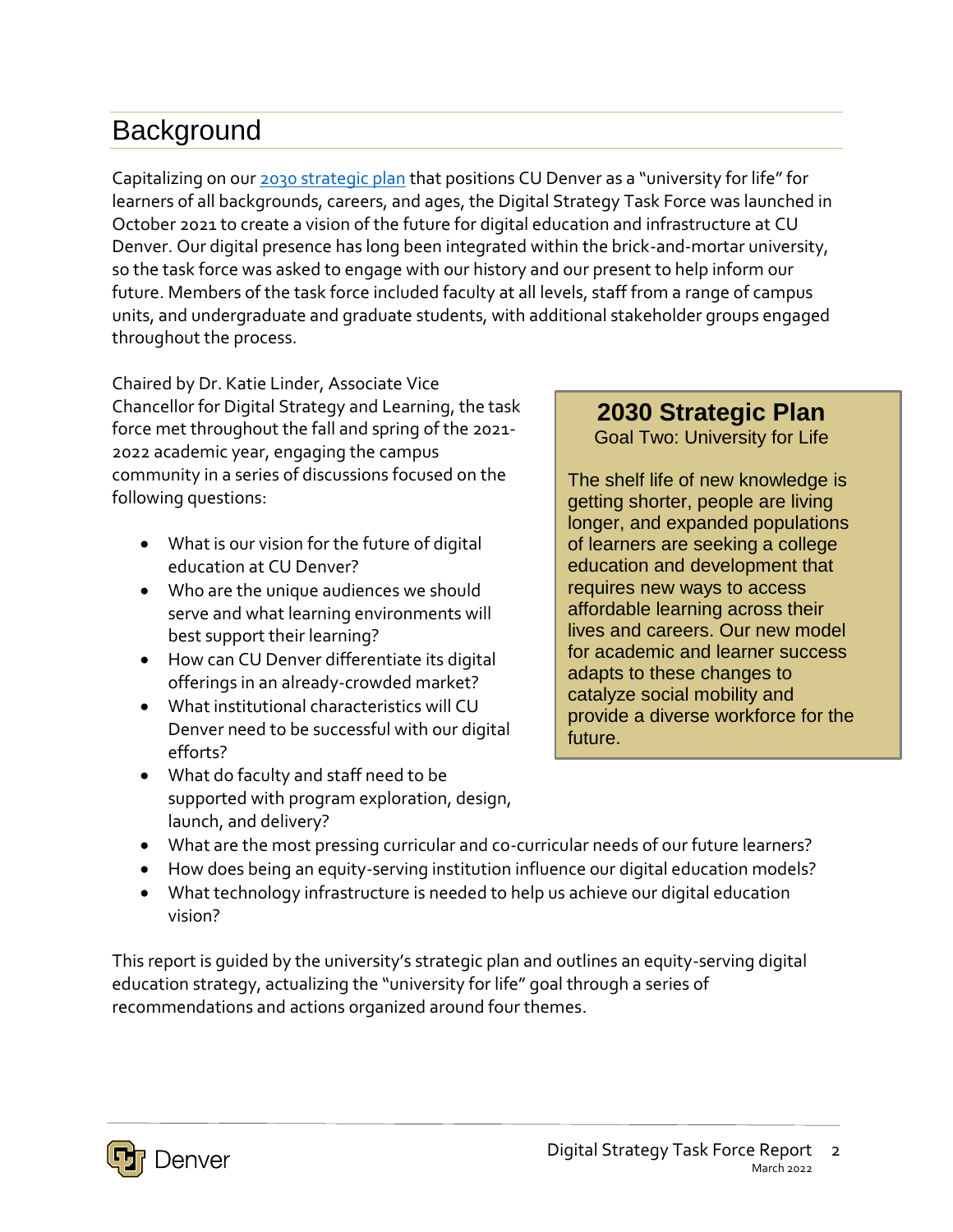# The Need for Evolution of Education

The strategic plan's purpose of making education work for all is grounded in the idea that every learner should receive a high-quality, relevant education that fits the reality of their lives. A relevant education is a means to promote social mobility, address equity gaps, meet shifting demands of our workforce, and face the ongoing global disruptions of the last several years.

Our student body, unlike other universities across the state and nation, is enormously diverse. Over half of our undergraduates are students of color and half are the first in their families to attend college. Half of our students transfer into CU Denver from other institutions. One-third of our learner population is graduate students. Many of our learners work while completing their education.

As we explore what the future of digital education will look like at CU Denver, we've identified the following diverse learning populations that we will serve:

#### *Our current learners, post COVID*.

There has been a fundamental shift in the online space because of the pandemic that disrupted previous models with a clear distinction between the online and on-ground student. As we move forward, our traditional and online students will not be set apart, but instead served in a more integrated way. We will need to work toward an established ecosystem that ensures student support structures that effectively serve each of our unique populations across all digital and physical spaces.

#### *Diverse Learners*.

Leaning into our equity-serving institution ambitions, we must ensure our digital education strategy serves students of diverse backgrounds, particularly those who have been historically underserved by higher education. This should leverage our role as a pending Hispanic-Serving Institution

"It's not one size fits all, it's one size fits one"

Joni Dunlap Digital Strategy Task Force Member

(HSI) and Asian American-, Native American Pacific Islander-Serving Institution (AANAPISI) to focus and catalyze our efforts on curricular designs that support all our diverse students. Our work should be driven by market intelligence and community partnerships, bringing greater career opportunities, and increased social mobility to the learners we serve.

*Adult Learners***.**

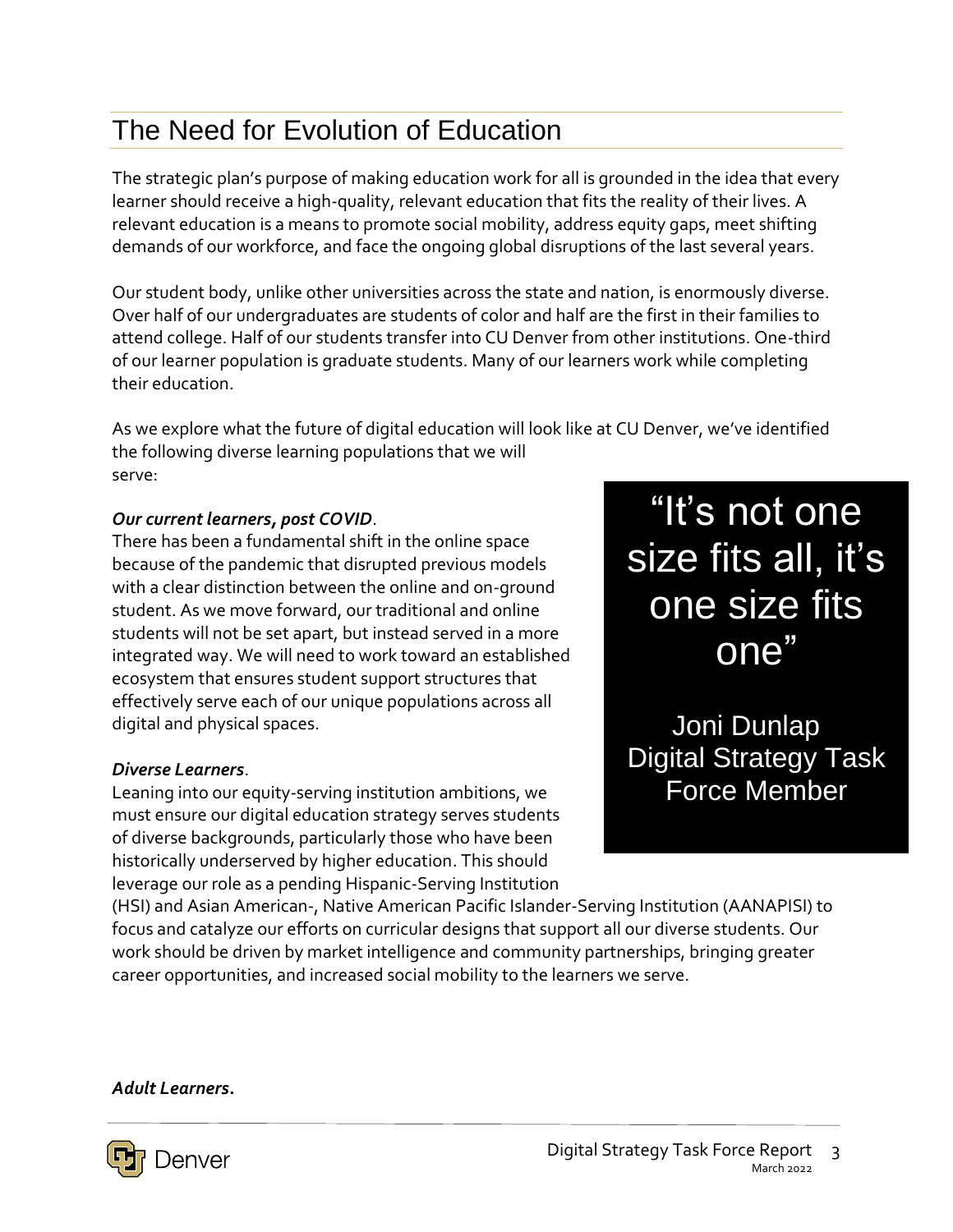Many adult learner populations enroll in academic offerings with a strong career orientation. By increasing the volume and variety of stackable credentials within formal degree opportunities, we can provide a range of degree and credential offerings to meet the needs of our diverse student population. We can utilize strategic program design and pricing models to reduce time to degree and student debt load. Our efforts will need curricular structures that enable degree-seeking students to complete their respective program within timelines that work for their lifestyle and educational needs.

#### *International Students*.

Digital learning opportunities expand our options for serving international communities and markets. In addition to creating more affordable options, these opportunities increase the accessibility of higher education. We can respond to the inherent diversity of international markets by serving students in their home countries and offering students the flexibility to shape their education around life events and cultural needs.

#### *Transfer Students***.**

Our approach to designing a sustainable digital infrastructure will also allow for nimble responses to a changing marketplace. Thus, learners at any stage of their educational journey will find their place at CU Denver. The prioritization of intentional access to structured degree pathways that maximize conveyable credits will provide transfer students with a clear understanding of how to meet their educational goals through flexible digital offerings.

#### *High School and Dual Enrollment Learners.*

To serve learners at all stages of their personal and professional development, we need to develop personalized online and on-ground educational programs and services. As a "university for life" we welcome pre-collegiate learners seeking expanded educational offerings. This includes a growing dual enrollment student population, who are introduced to CU Denver early in their collegiate journey. Our flexible digital offerings will enhance early access to courses from a reduction in logistical challenges faced by our pre-collegiate market. Our digitized offerings will further reduce time-to-completion rates for students who take advantage of dual enrollment.

#### *Re-skilling/Up-skilling Professionals***.**

Learners need opportunities to acquire new skills after completing bachelor and master's degree programs. Lifelong learning across a student's professional career will require valued credit and noncredit offerings delivered in flexible and just-in-time formats. We will design relevant programs using an agile, data-informed infrastructure that anticipates learner and workforce needs. Partnering with industry and community stakeholders will allow for nimble program development and an innovation pipeline that will prioritize relevant content, focused skill development, and impactful experiential learning. Collectively, we will provide career enhancing educational experiences that will support lifelong learning.

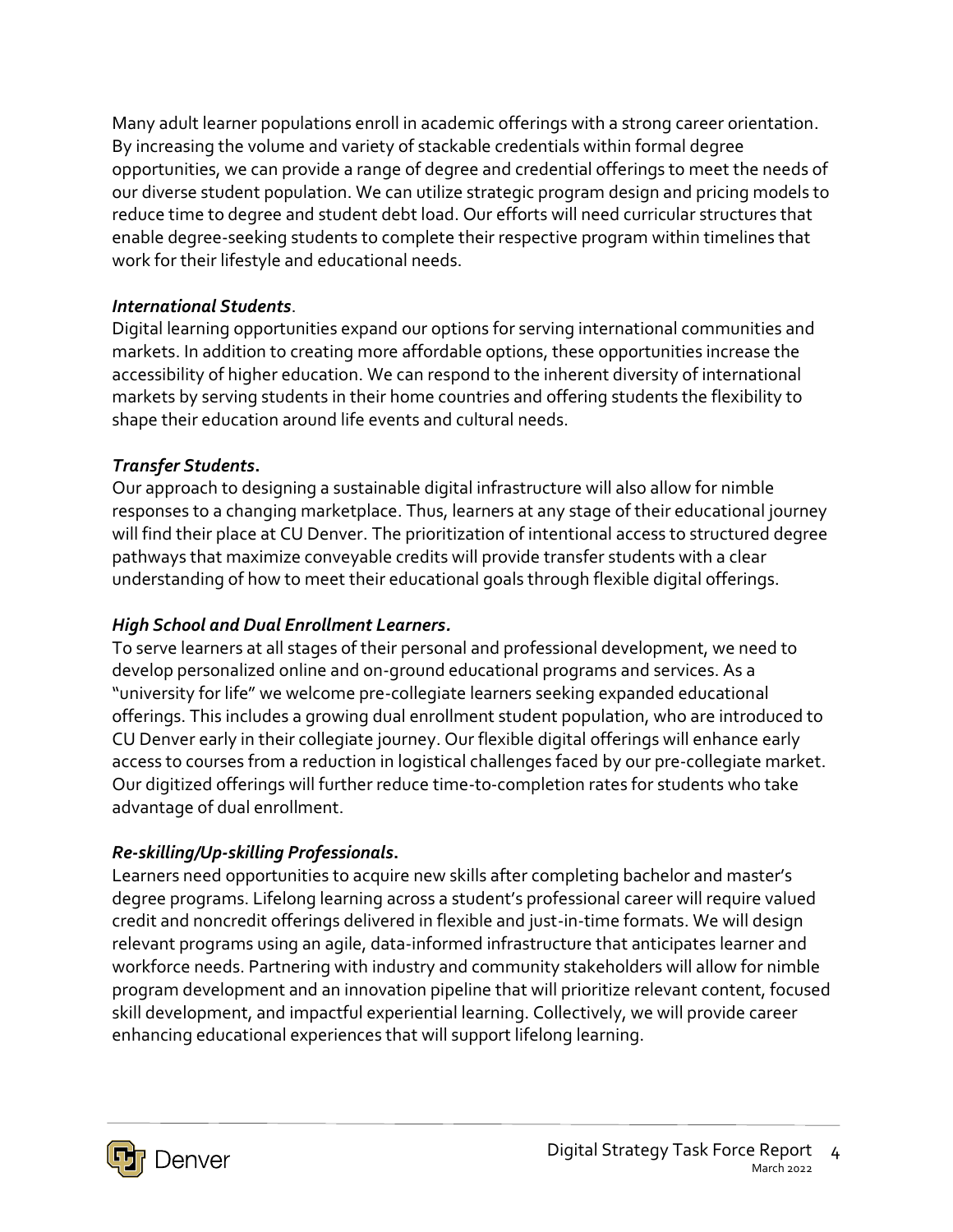#### *Rural Coloradans***.**

As we explore a range of education partnerships, learners in our own backyard will be a top priority. Through our inclusive digital education offerings, we endeavor to become a soughtafter education provider for Coloradans across the state, particularly those in rural communities who might benefit from a distinctive collection of digital offerings.

#### *Alumni***.**

As a "university for life," we will need to continue to create strategies to deliver innovative and effective ways for alumni to re-engage with the university through alumni networking, student recruitment efforts, campus events, mentorship, professional development and career growth, and philanthropic opportunities to support future learners. By offering alumni a platform to share their unique needs we will continue to optimize learning outcomes for future, current, and past students. This enhances the value of CU Denver degrees and educational opportunities.

#### *Post-Primary Career Learner Populations.*

Colorado is one of the most rapidly aging states in the country. Many older Coloradans want, or need, to remain engaged in the workforce, and the majority are interested in changing careers or industries. To meet the needs of this growing population, we will develop programming for older adults in career transition and to help them prepare for their next stage and create a new definition of what "work" means to them.

If our goal is to build an opportunity ecosystem that removes barriers for all learners, our digital strategy must align with our institutional enrollment strategy and be rooted in our purpose of being the nation's first equity-serving institution. In many ways, we are serving the "new majority learner," or the population for which higher education was not originally designed to serve.

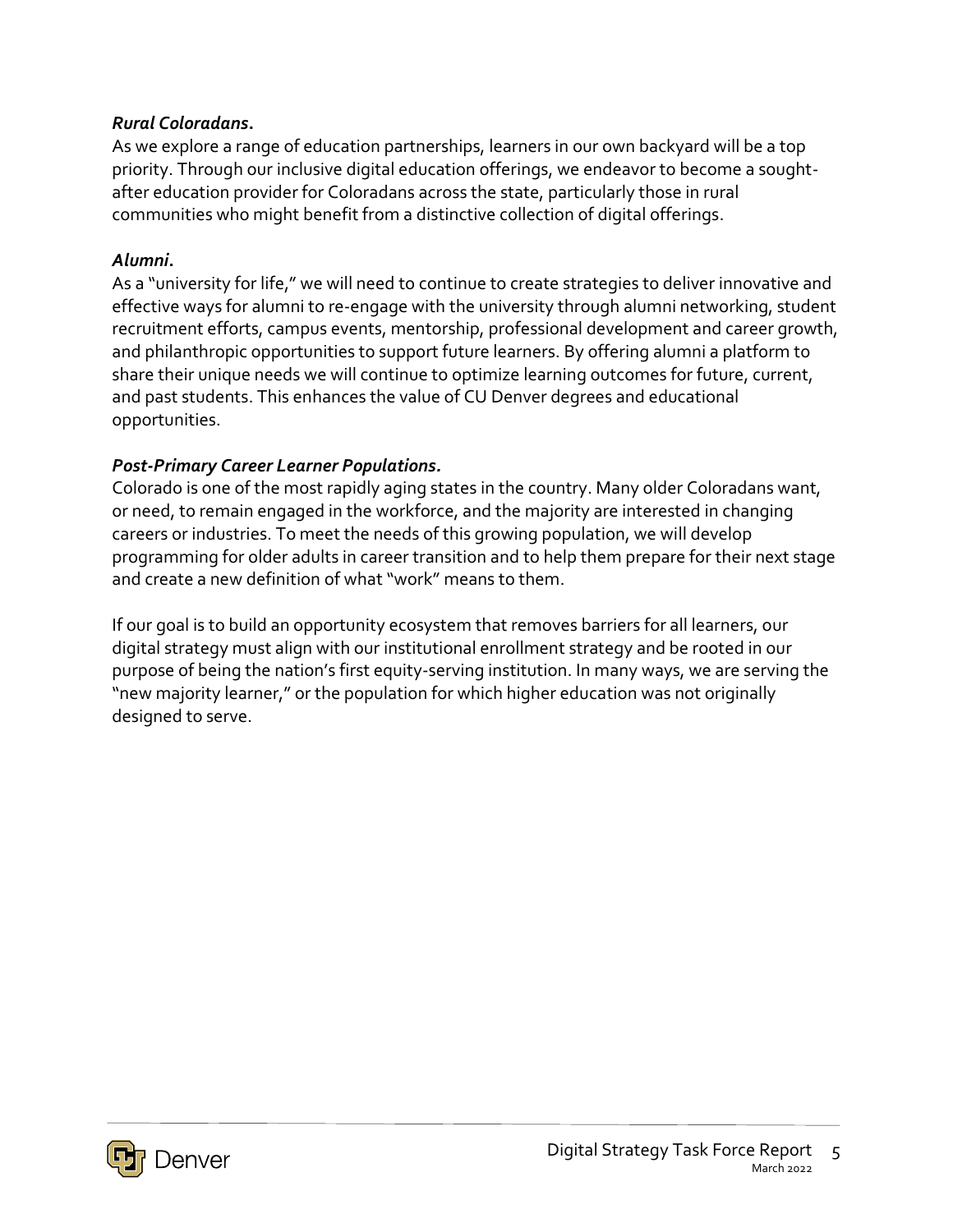# Where We Want to Go

CU Denver will leverage digital education to realize its goal of becoming an equity-serving university for life. We seek to build digital education environments and structures that equip learners with future-ready skills to amplify career and community impacts. We will provide a culturally responsive curriculum at the nexus of industry needs and institutional values. We will empower faculty and staff in their adaptation to the digital environment. Through our digital strategy, CU Denver will continually evolve its equity-serving digital education offerings and provide a unique resource for differentiation in the higher education marketplace.

A detailed set of recommendations follows later in the report. A high-level summary of recommendations and support strategies are listed below.

| Recommendation 1        | Ensure appropriate classroom technology for teaching across             |
|-------------------------|-------------------------------------------------------------------------|
|                         | modalities.                                                             |
| Shore up the            |                                                                         |
| foundations that        | Ensure technology access for all faculty and learners across            |
| allow for digital       | modalities.                                                             |
| education               |                                                                         |
| innovation and          | Offer a wide range of faculty training and support options for cross-   |
| flexibility.            | modality teaching.                                                      |
|                         |                                                                         |
|                         | Make CU Denver a "best place to teach and learn."                       |
|                         | Define and implement quidelines and policies for the procurement        |
|                         | and usage of classroom technologies and related data.                   |
|                         |                                                                         |
| <b>Recommendation 2</b> | Enhance our enrollment marketing strategies to include cross-           |
|                         | marketing learning opportunities that emphasize flexible modality       |
| Develop a hybrid        | choices, stackable credentials, and noncredit offerings for non-degree  |
| campus model to         | seeking audiences.                                                      |
| ensure a more           |                                                                         |
| consistent student      | Embed digital learner supports into existing university offices so that |
| experience that         | all students can benefit from these services.                           |
| prioritizes             |                                                                         |
| equitable,              | Create quality learning experiences for students across modalities.     |
| personalized            |                                                                         |
| support.                | Design a learner experience that creates communities across             |
|                         | modalities.                                                             |

### Recommendations

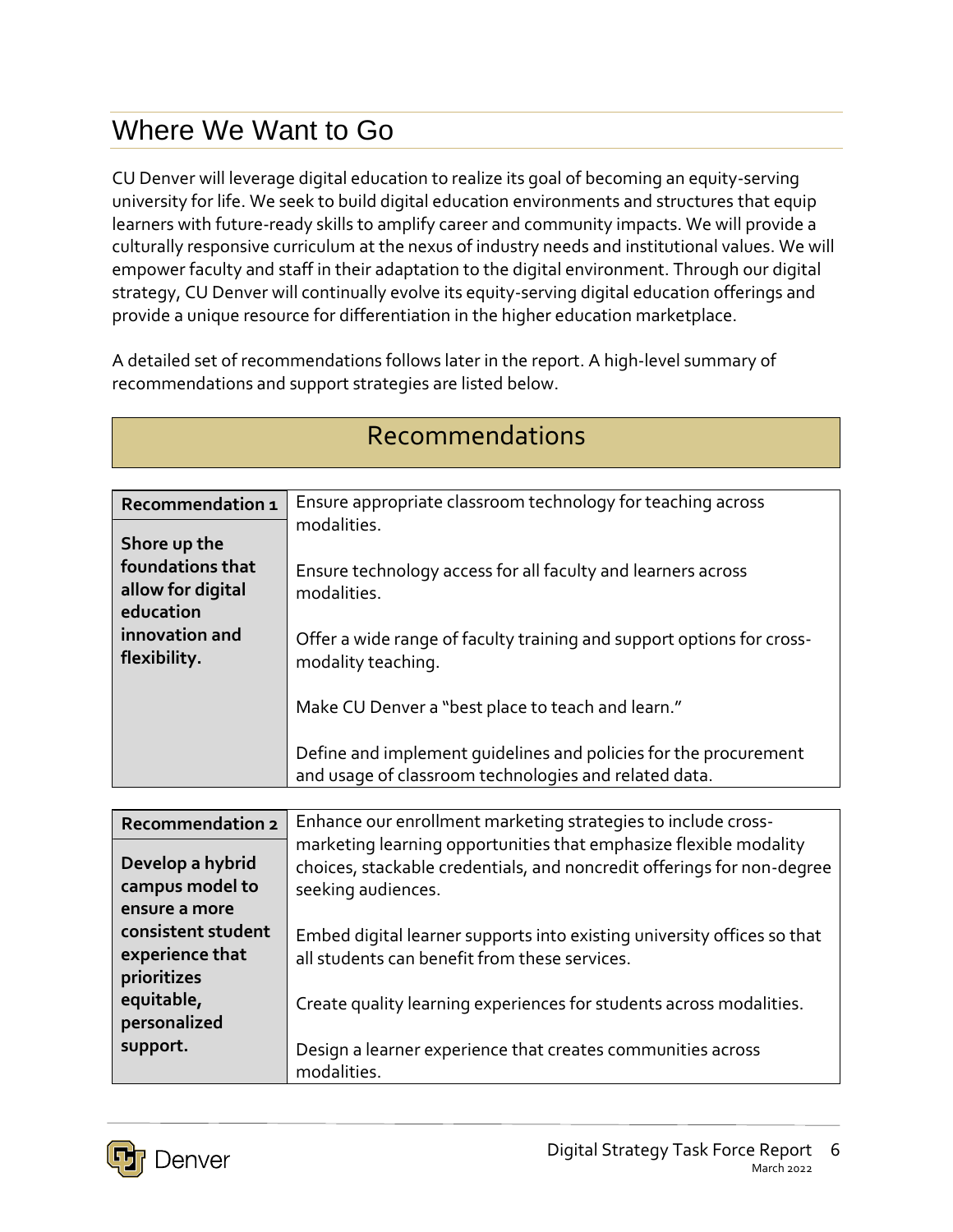| <b>Recommendation 3</b>                                                                            | Develop infrastructure to scale credit and noncredit offerings.                                                                                                                                                           |
|----------------------------------------------------------------------------------------------------|---------------------------------------------------------------------------------------------------------------------------------------------------------------------------------------------------------------------------|
| Coordinate the<br>efforts of credit<br>and noncredit<br>offerings toward a<br>scalable, portfolio- | Develop a comprehensive website strategy that incorporates the<br>content of the CU Online domain into our larger marketing and<br>recruitment efforts.<br>Create flexible learning environments and academic programming |
| level approach that<br>serves students for<br>life.                                                | options that help students meet their varied educational goals.                                                                                                                                                           |

| Recommendation 4                                                                                                                                                      | Innovate in program development to create flexible learning offerings                                                                                                                                                            |
|-----------------------------------------------------------------------------------------------------------------------------------------------------------------------|----------------------------------------------------------------------------------------------------------------------------------------------------------------------------------------------------------------------------------|
| <b>Create more</b><br>efficient and<br>effective models<br>for designing and<br>launching leading-<br>edge stackable<br>degrees,<br>credentials, and<br>certificates. | for students.<br>Create a support structure for developing new programs informed by<br>predictive modeling of evolving employment market trends.<br>Incentivize the (re)development of new and existing degrees and<br>programs. |

CU Denver has been a pioneer in online education and led the creation of the CU Online website and brand.

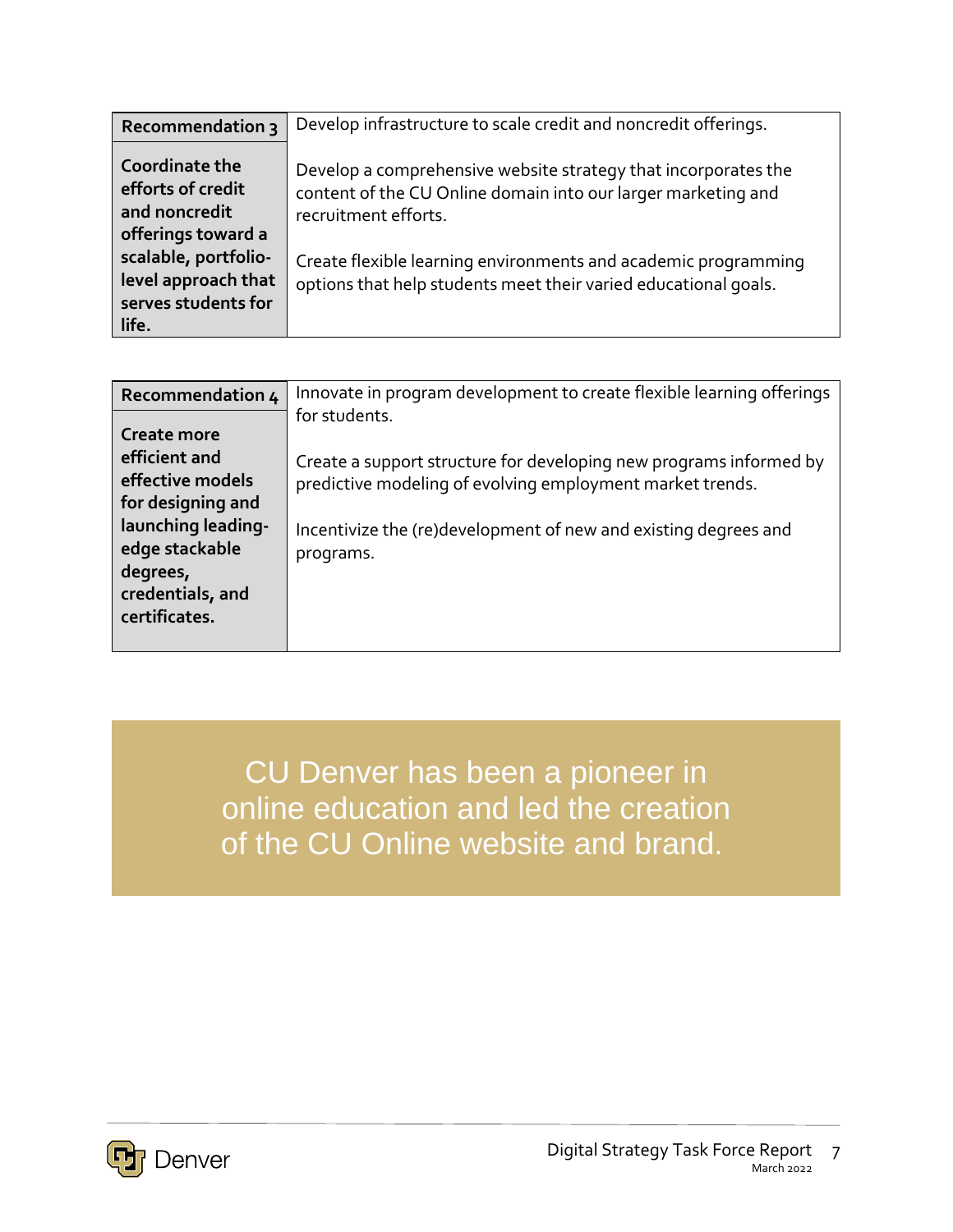# What We Aspire to Look Like in 2030

To realize this vision, we make the following commitments:

- We will focus on **flexibility** to strengthen a university culture that strives to serve students where they are to achieve the goals that will take them where they want to be.
- We will focus on **hybridity** by designing adaptable opportunities that allow for courses and programs in a range of modalities that serve learners throughout their lifetimes.
- We will focus on **inclusivity** by serving diverse populations in accessible ways that value their origins, foster a sense of belonging, and embrace unique contributions to our community.
- We will focus on **affordability** by controlling costs for educational materials and making decisions that reduce time to completion.
- We will focus on **innovation** by supporting risk-taking and learning from our experiences as we implement a results-oriented change management culture that values the voices of our faculty, staff, and learners.
- We will focus on **relevance** by listening to the needs of employers and our students and building courses that serve both.

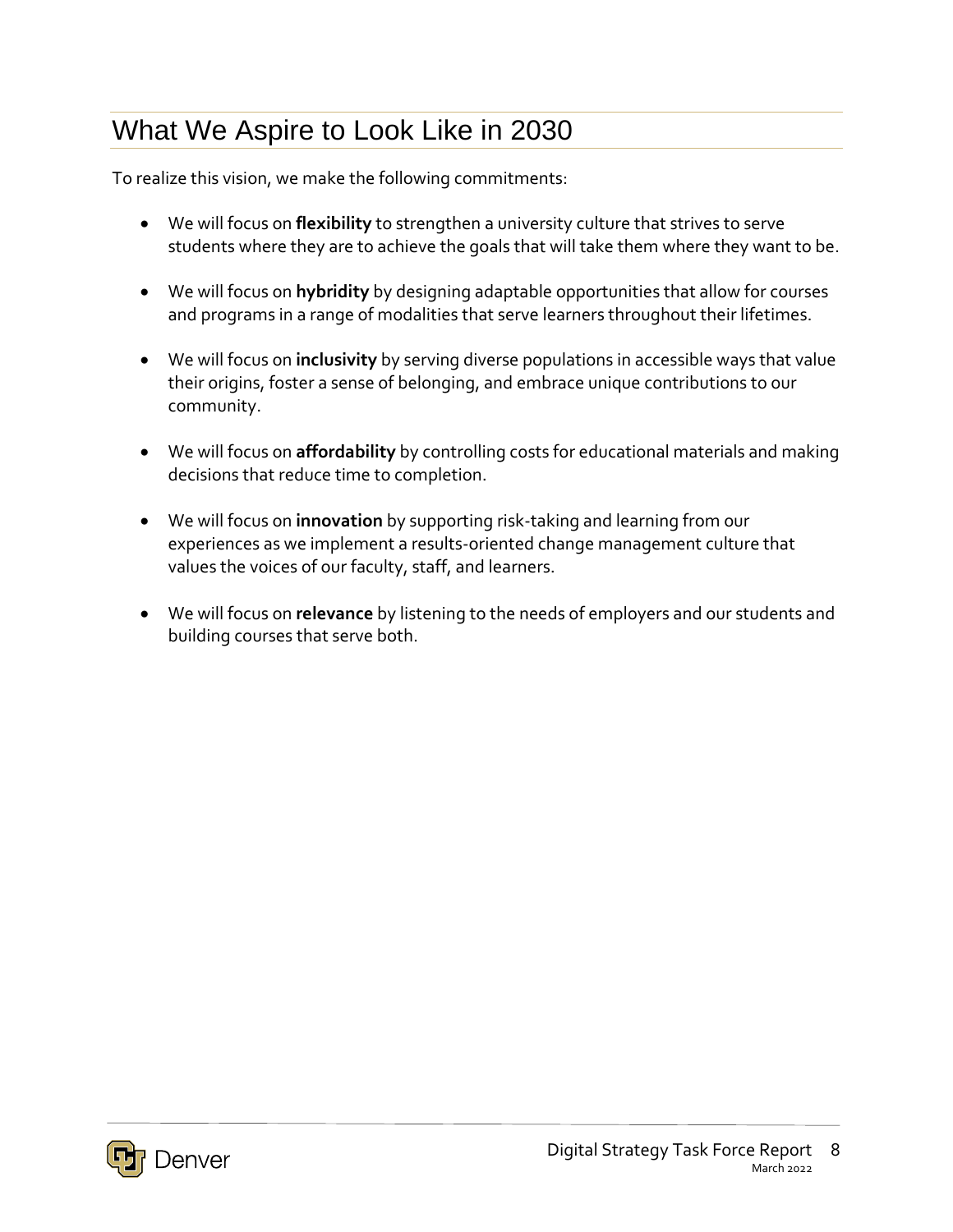### Where We Are Now

CU Denver has been a pioneer in online education and led the creation of the CU Online website and brand. The institution currently offers a wide range of online offerings with fully online undergraduate and graduate programs in five of our colleges and a growing noncredit portfolio of offerings. Knowing the diverse communities that we seek to serve, we recognize both the strengths that will help us develop our equity-serving digital education strategy, as well as the challenges that we will need to mitigate to fulfill this vision.

#### *Strengths*

While the digital education work ahead of CU Denver will require time and resources, the foundation from which our efforts will launch is strong.

#### *Commitment to Serving Diverse Populations*

Chief among our strengths is a long-held commitment to serving diverse populations through accessibility, flexibility, and equity-serving mindsets. Our institution's widespread desire to become an innovative "university for life" sets a north star to guide our work around digital education, compelling us to think ahead, forecasting the needs of learners not just tomorrow, but decades from now. Unlike many institutions, CU Denver's physical location uniquely positions us to engage in partnerships that serve populations from 17-117, through abundant P-12 pipelines, a robust CU Succeed program, and a thriving economy across the Front Range that provides ample opportunities for lifelong learning.

#### *History of Online and Digital Innovation*

Achieving this bold vision will require that we call upon other notable strengths, such as our decades-long history with online/digital education, our culture of innovative and experimental pedagogies, and a willingness from faculty, staff, and students to engage this work with open minds and optimism about our future. New commitments to collaboration between digital education, communications, strategic enrollment and student success, and academic leaders, will need to be coupled with a with a clear commitment from leadership to invest in the innovations that will be required to fully achieve the vision of an equity-serving digital education strategy.

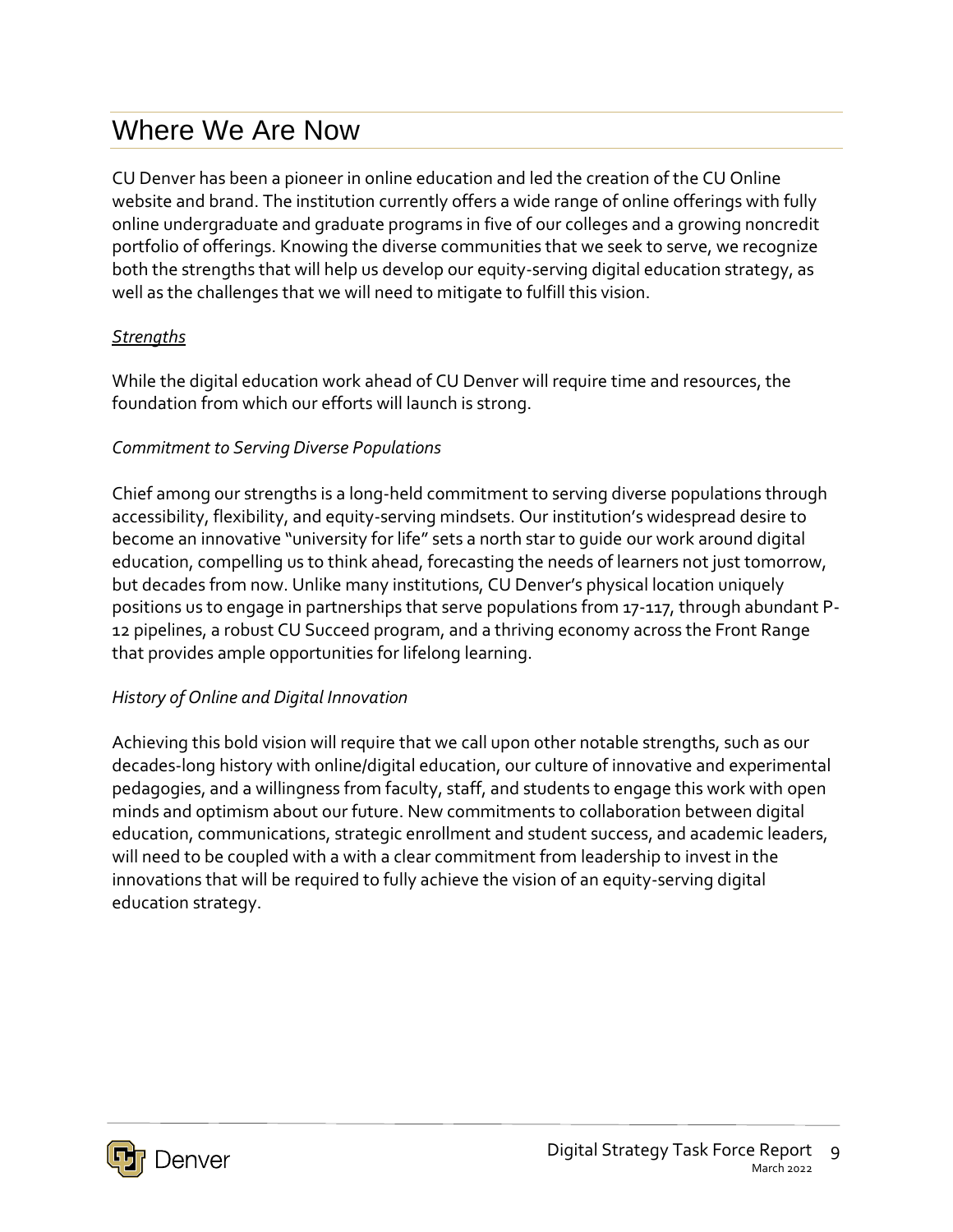#### *Challenges and Opportunities*

As we embark on evolving our digital education landscape, we also note some of the challenges that could impede this work.

#### *A Crowded Market Makes Differentiation Key to Success*

Higher education as an industry is changing rapidly. The landscape for digital education is becoming more crowded each day, making it imperative that CU Denver identify and leverage clear differentiators that will draw students to the institution. Beyond attracting students, collaborations and partnerships with external organizations and community stakeholders are required for universities to be successful in this space. While our vision and proposition as an institution is of interest to industry leaders seeking to diversify and upskill their talent, the crowded nature of the market means our entire operation must be best in class.

#### *Effective Organizational Infrastructure is Required for Success*

Currently, our institutional infrastructures make it challenging to recruit and retain students who themselves face a litany of challenges posed by the world over the last several years. The flexibility of our programs, including offering them in multiple modalities, is not always clearly marketed on our website. Some services, such as coaching, are currently offered to students taking classes in the online modality, but not in all modalities. There is concern that students enrolling in traditional programs will be cannibalized by online offerings, pointing to a need for greater flexibility between modalities as a student progresses through their coursework. Thus, we sometimes see our programs in competition with each other. This competition is exacerbated by a budget model and information systems that disincentivize, or simply do not allow for, innovative and interdisciplinary coursework.

#### *Change and Innovation Requires Support*

Additionally, we have developed a constellation of disconnected support structures that are impeding our goal of a synergistic ecosystem of support for faculty and students. Fundamentally, it is confusing for faculty to know where to go for support and guidance, leading to varying degrees of success and preparedness for using a multitude of tools and systems that support digital education across the schools and colleges. Students, in turn, struggle to adapt to these different experiences and need additional training and support to succeed in digital education spaces. Exacerbating these issues, our classrooms have broken or insufficient hardware, leading to inconsistent learning environments across our shared campus model. Our technology support staff are overloaded and under-resourced.

#### *Legacy Models Hinder the Evolution of Current and Future Programs*

Lastly, our pipeline for program development also operates from a legacy model that is inefficient. Faculty do not feel that they have the time to learn new modalities and tools for

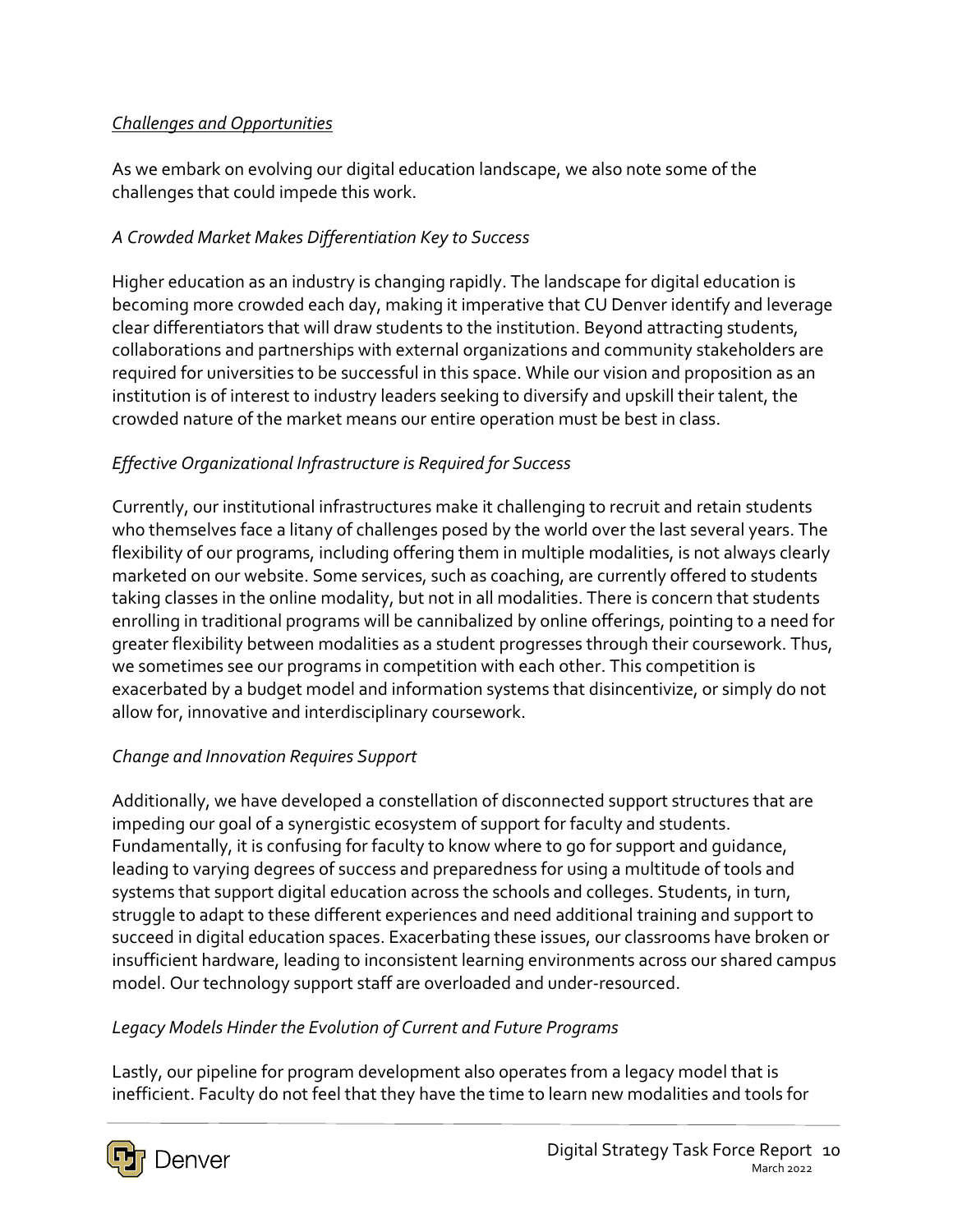innovative teaching, let alone the time to develop new courses and programs. If an idea exists, there is not currently a mechanism nor support to perform market research, which leads to illinformed decision making and undercapitalization of limited resources. For programs that successfully launch, we currently lack the infrastructure for credit and noncredit programs to scale and grow. To take a nimble approach to program development and curricular refreshes, and ensure that our curriculum covers content that is leading edge, we will need to invest in new systems and processes.

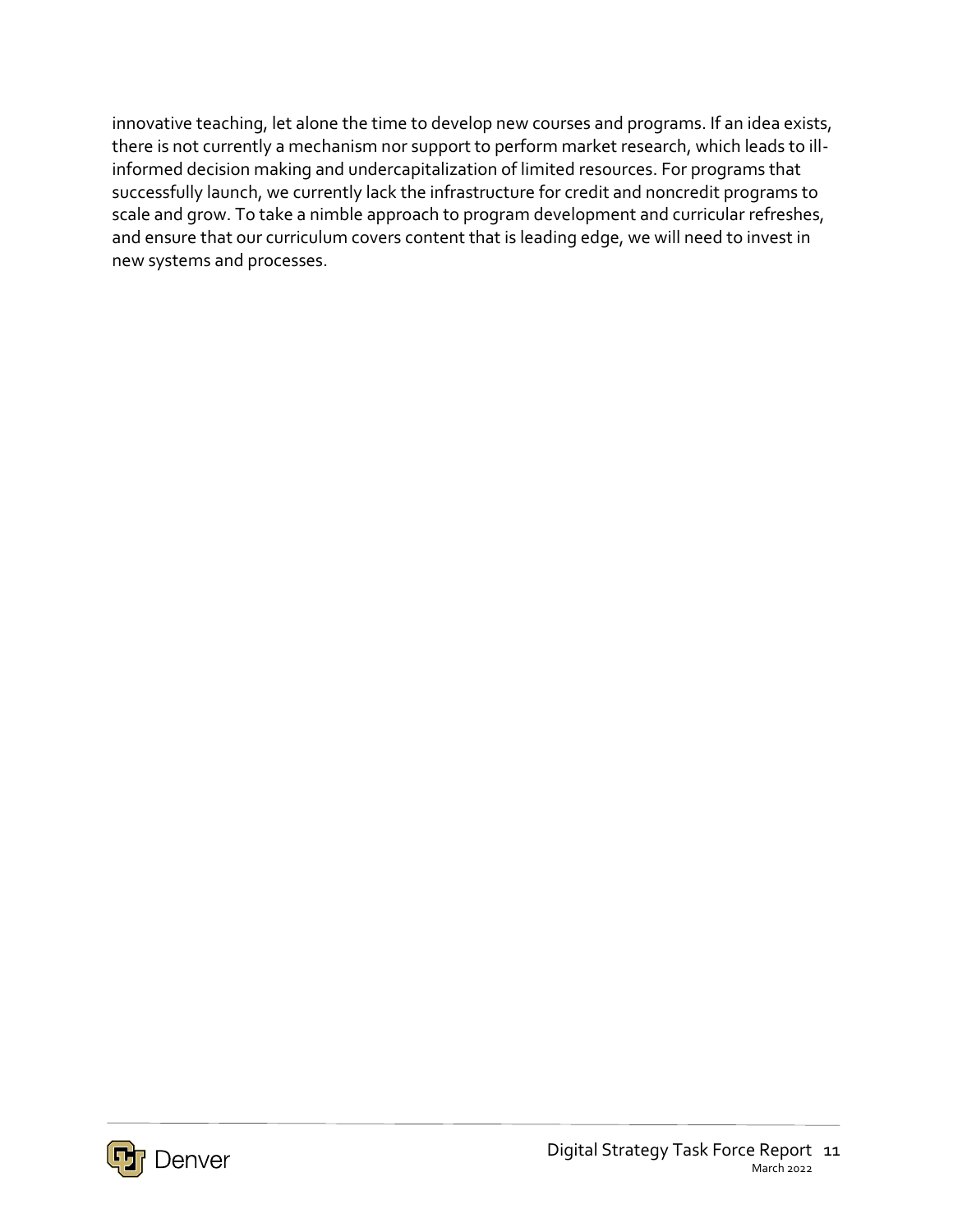# What It Will Take to Achieve Our Ambitions

We have a significant amount of work to do to achieve the vision of an equity-serving digital education strategy that supports our ambitions to be a university for life. Changes to our systems, our training, our marketing, our services, our classrooms, our pedagogies, and much more will all be required. We believe this work is worth it. It will result in better serving our learners, offering more flexible pathways to accessible education, and will prepare CU Denver to lead in the digital education space within a competitive higher education environment.

#### **Recommendations, Supporting Strategies, and Initiatives**

To help us achieve the vision of an equity-serving digital education strategy, we offer the following recommendations, supporting strategies, and initiatives.

**Recommendation 1: Shore up the foundations that allow for digital education innovation and flexibility.** Aging infrastructure and a lack of investments in our technologies and related resources put us at a disadvantage. We must ensure our classrooms, faculty, and students have the right support and resources to thrive in a digital environment.

- 1) Ensure appropriate classroom technology for teaching across modalities.
	- Complete a classroom audit that informs a roadmap for technology upgrades and infrastructure to support flexible modalities.
	- Evaluate current academic technologies and identify gaps in tools and services.
	- Provide enterprise solutions for appropriate academic technologies to promote cost savings and improve support and training across schools, colleges, and units.
	- Create consistent training for all faculty teaching in flexible modalities.
	- Improve the process for room assignments at the school and department-level so that faculty can request the rooms that they need more easily and efficiently.
	- Develop a model for shared governance and funding of classroom technologies for Auraria Campus.
- 2) Ensure technology access for all faculty and learners across modalities.
	- Implement the infrastructure needed for modern Wi-Fi in all classrooms and university spaces.
	- Complete an equity audit for faculty and staff regarding their access to the technology needed for teaching and learning in flexible modalities.
	- Create more "landing zones" for students who are working on online or hybrid courses while on campus.
	- Explore partnerships to offer students discounted prices on internet and other technologies that directly impact their learning and educational success.

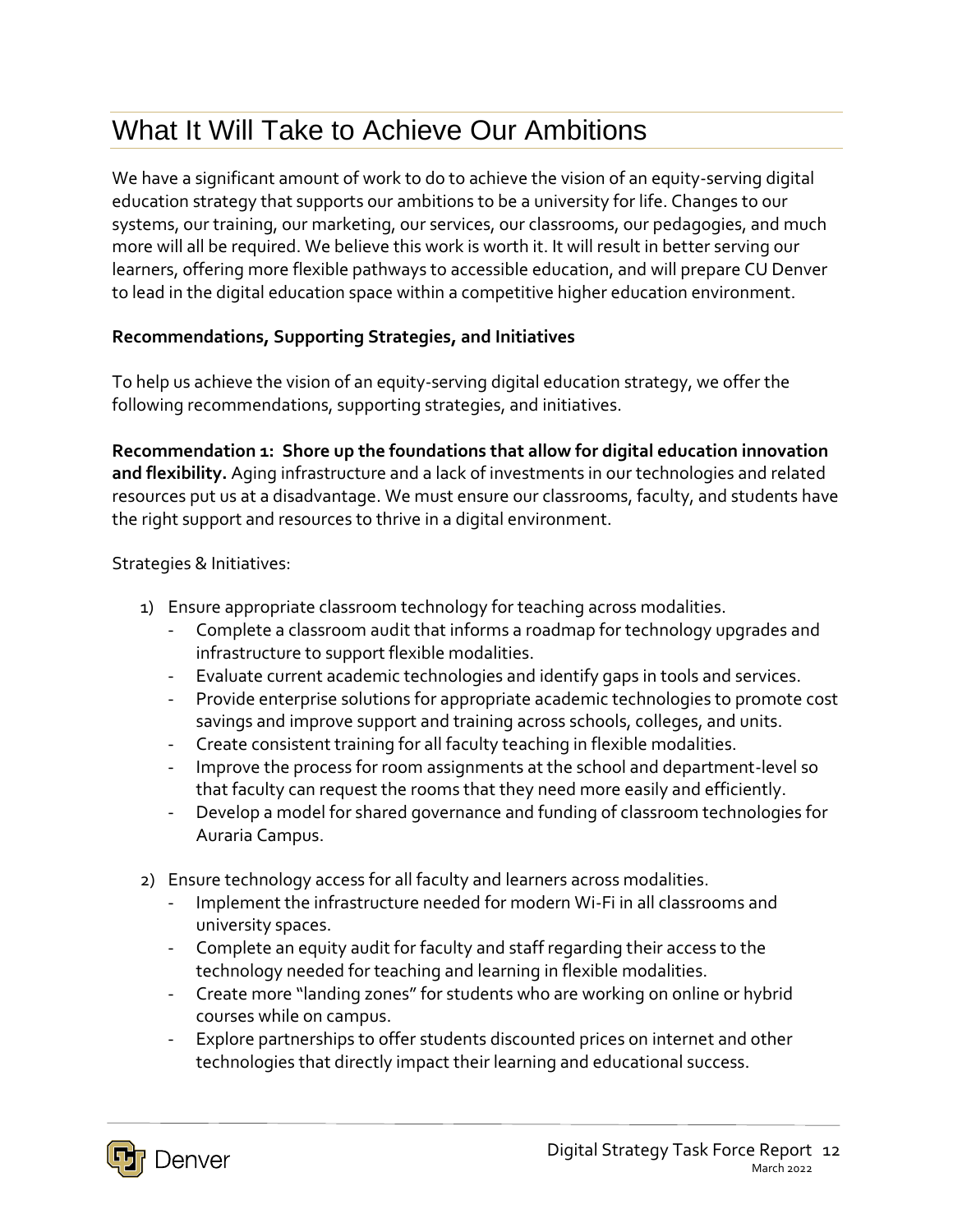- 3) Offer a wide range of faculty training and support options for flexible modalities.
	- Define effective evidence-based strategies and practices for flexible teaching modalities, including best practices for synchronous and asynchronous environments.
	- Create additional scaffolding, incentivization, and recognition structures for pedagogical innovation and creativity that allows for learning from failure.
	- Increase faculty training in hybrid pedagogies and Canvas tool use across modalities.
	- Provide instructional design support for course development across modalities.
	- Expand the Learning Assistant (LA) program for use in online and hybrid learning environments.
	- Incorporate faculty professional development support related to teaching in flexible modalities into offer letters & New Faculty Orientation.
- 4) Make CU Denver a "best place to teach and learn."
	- Improve the experiences of IRC faculty by adjusting the timing of reappointments and hires to offer adequate time for effective course design and training.
	- Improve the experiences of IRC faculty by creating equitable loads and pay structures.
	- Create a system for faculty to share about their classroom experiences and request changes or improvements.
	- Define what it means to be a premier urban teaching institution.
- 5) Define and implement guidelines and policies for the procurement and usage of classroom technologies and related data.
	- Create an ethical procurement policy that involves shared governance with Faculty Assembly.
	- Support principles of accessibility for learners across modalities through Universal Design for Learning training and support.
	- Ensure the accessibility of course content (e.g. digital media is appropriately captioned, etc.).
	- Update the intellectual property policy as it relates to digital education environments.
	- Define data ethics as they relate to uses and engagement with learning analytics.
	- Train faculty in inclusive pedagogy practices.

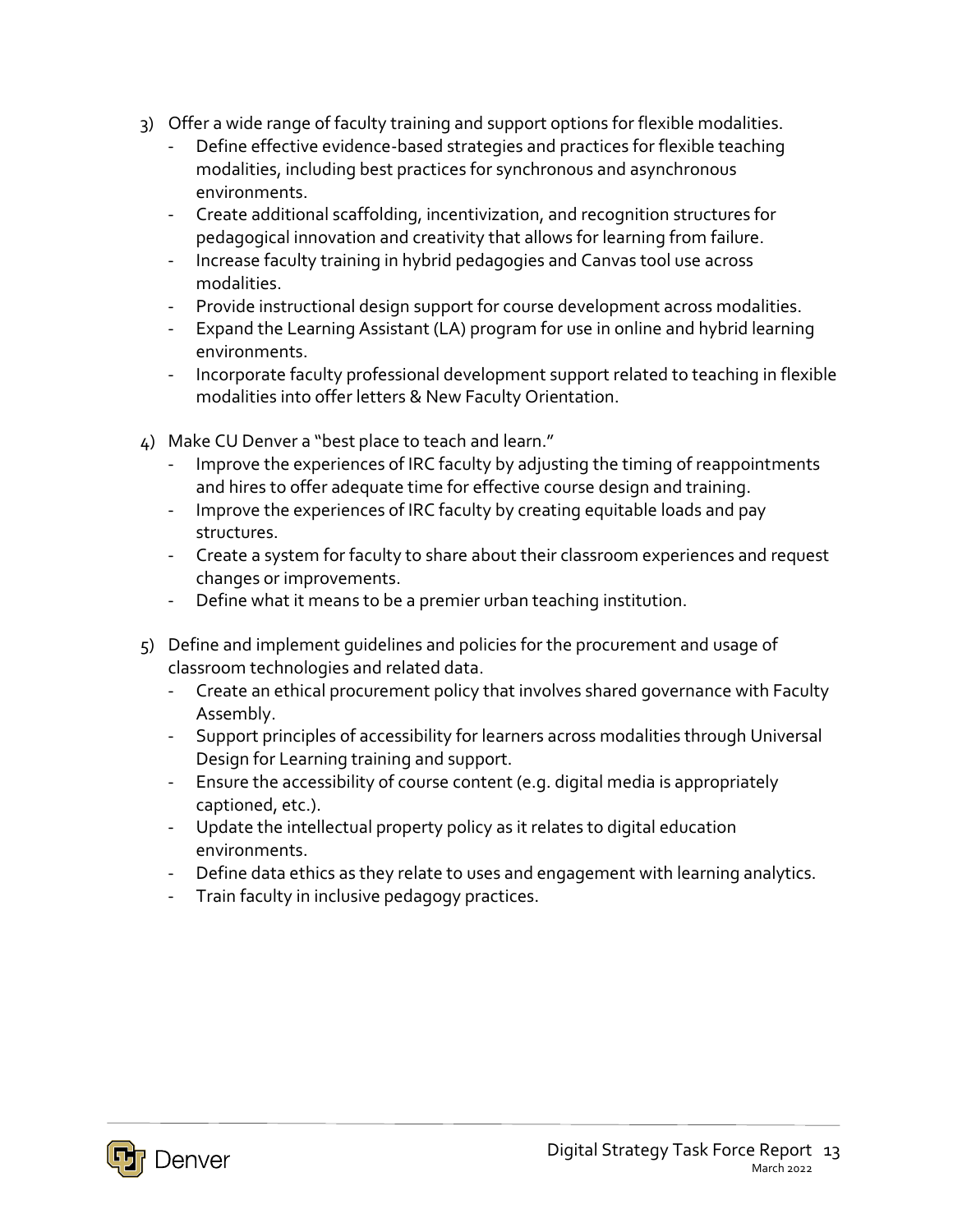**Recommendation 2: Develop a hybrid campus model to ensure a more consistent student experience that prioritizes personalized support.** A fundamental shift in the online space following the pandemic has disrupted previous models that created a clear distinction between the online and on-ground student. We now need to ensure student support structures that effectively serve each of our unique populations across all digital and physical spaces.

- 1) Enhance our enrollment marketing strategies to include cross-marketing learning opportunities that emphasize flexible modality choices, stackable credentials, and noncredit offerings for non-degree seeking audiences.
	- Integrate marketing and recruitment functions into appropriate units that will serve prospective students for all modalities.
	- Redesign the website and reset our digital marketing strategy with a holistic, userfirst approach that enables learners to explore offerings by program, interest, career aspirations, and preferred modalities.
	- Provide learners with real-time or near real-time information about credit and noncredit educational opportunities.
	- Create a website experience that offers relevant content based on the learner's needs over a lifetime.
	- Present distinct skill alignments between industries, careers, and CU offerings.
	- Distinctly align with industry partners and create a pipeline from CU Denver to specific workforce pathways for our learners.
- 2) Embed digital learner supports into existing university offices so that all students can benefit from these services.
	- Create a dedicated proctoring center where students can take online exams and receive individualized support.
	- Have weekend and evening (24/7) technology support available for all students.
	- Offer integrated services and support for all learners through flexible modality formats—e.g., tutoring, mentoring, coaching, and advising.
- 3) Create quality learning experiences for students across modalities.
	- Define and implement quality learning experience expectations that are consistent for each modality, and for synchronous and asynchronous environments.
	- Offer clear definitions to students about the different flexible modality options they have available to them.
	- Provide a student feedback mechanism if they are experiencing challenges in their classes.
	- Encourage course-specific Canvas shell overview videos in all online and hybrid classes.
	- Offer consistent training for advisors who are working with students across modalities.

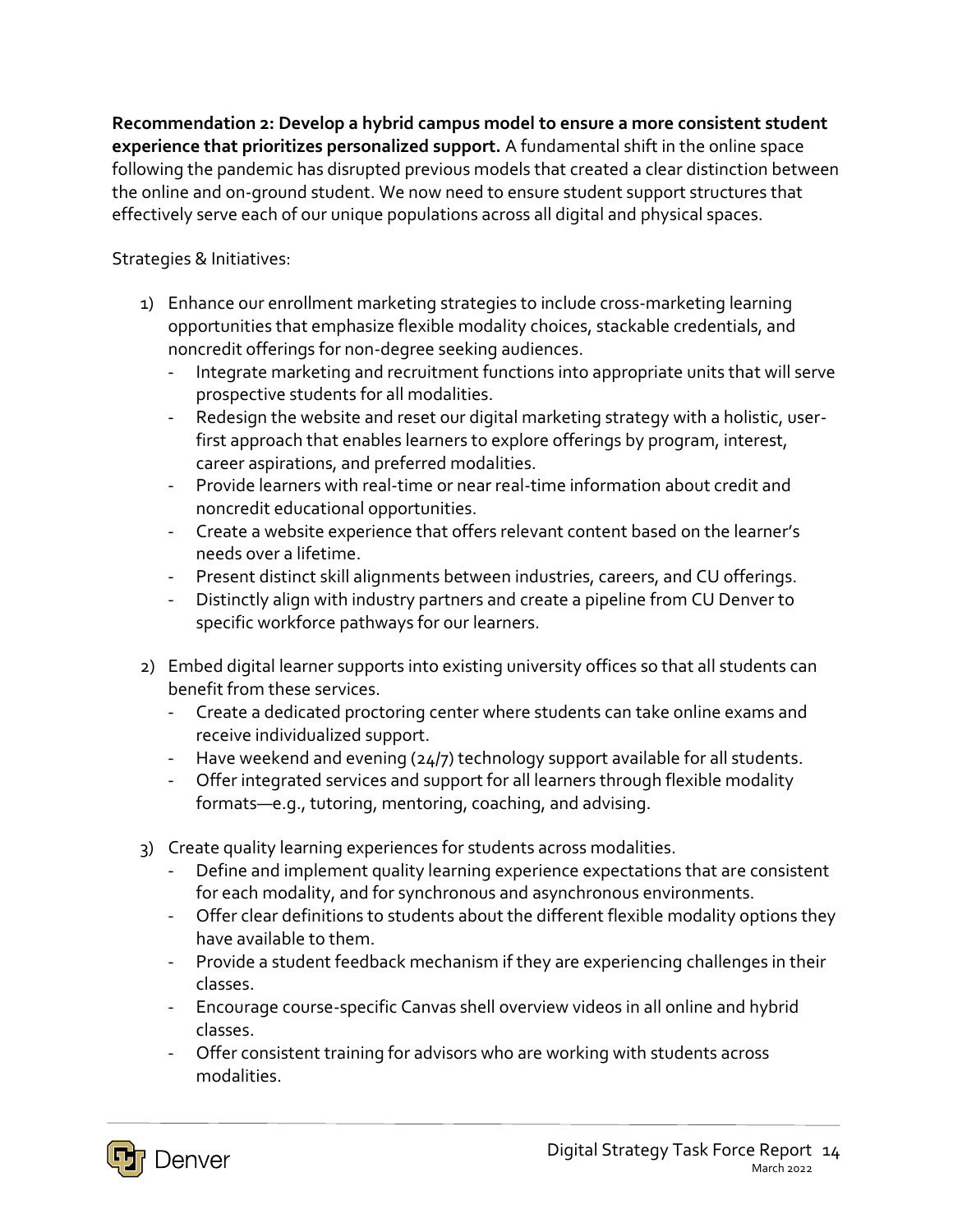- Create baseline standards for Canvas use with all classes such as uploading a syllabus and using the gradebook.
- Pro-actively leverage Open Educational Resources (OERs) and Open Educational Practices (OEPs) across disciplines, program designs, and market strategies.
- 4) Design a learner experience that creates communities across modalities.
	- Increase the quantity and quality of co-curricular events that span modalities, geographies, and time zones through both synchronous and asynchronous environments.
	- Create, host, and promote hybrid events that "bring" remote participants to campus, creating a sense of being-there, being-included, and having a unique campus experience.
	- Develop a multi-faceted strategy to build community within and among current students, faculty, and alumni through mentor networks and other relationshipbased approaches.
	- Provision and promote training centered on learning-community pedagogies, practices, and development.

**Recommendation 3: Coordinate the efforts of credit and noncredit offerings toward a scalable, portfolio-level approach that serves students for life.** As a "university for life" we strive to provide educational opportunities to learners across their career and professional lifecycle. To achieve this ambitious goal, we must coordinate efforts across the schools and colleges to ensure a diverse and relevant curriculum.

- 1) Develop infrastructure to scale credit and noncredit offerings.
	- Utilize the CRM for credit and noncredit enrollment and streamlining communications with all learners.
	- Create a coordinated infrastructure for increasing community and industry partnerships and collaborations in degree programs, and continuing and professional education.
	- Develop systems for staying in touch with students after they leave CU Denver to share new programs (including noncredit) that might be of interest to them as alumni.
	- Evaluate the registration system for credit and noncredit programs to identify bottlenecks and obstacles, and to ensure ease with enrolling in all educational offerings.
	- Improve the overall website experience for all credit-based programs to offer consistent experience for seeking information about degree programs.
- 2) Develop a comprehensive website strategy that incorporates the content of the CU Online domain into our larger marketing and recruitment efforts.
	- Embrace digital education as a differentiator for CU Denver.

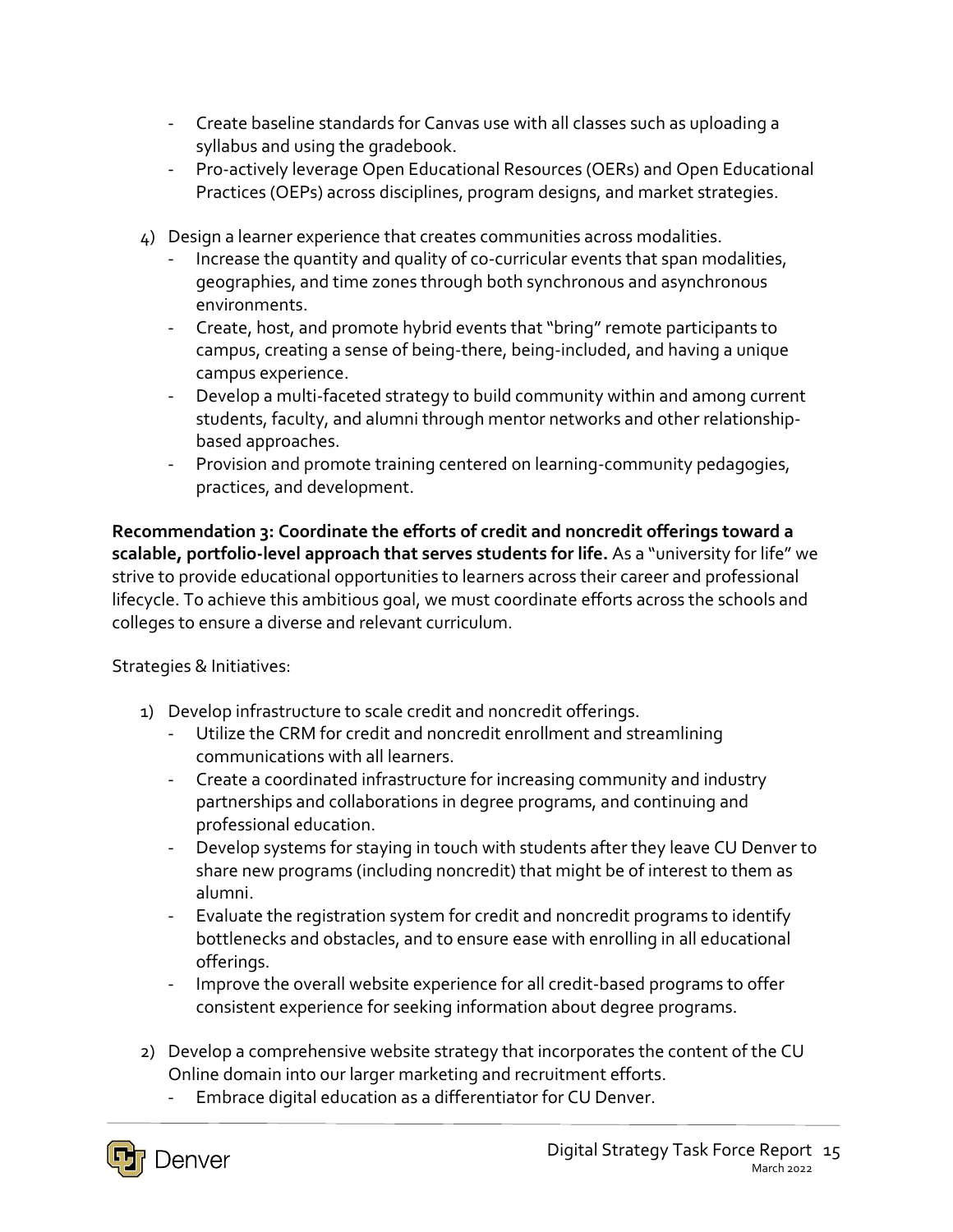- Redevelop noncredit web presence to be more user-focused.
- Use the website to showcase CU Denver's wide range of programs, their features and benefits, and their modalities, creating opportunities for learners to explore and filter their searches in multiple ways.
- 3) Create flexible learning environments and academic programming options that help students meet their varied educational goals.
	- Implement a contemporary model that is inclusive of student transcripts of credit and noncredit learning experiences.
	- Allow CU Denver employees to take classes without having them associated with a degree plan.
	- Offer continued tech training support options (e.g. LinkedIn Learning and Skillshare) as an alumni benefit.
	- Create flexible processes and consistent policies for credit for prior learning assessments that are embedded within colleges, schools, and departments.

**Recommendation 4: Create more efficient and effective models for designing and launching leading-edge stackable degrees, credentials, and certificates.** In a crowded digital education landscape, we must be prepared to adjust and modify our curriculum and educational opportunities to ensure their relevance. A robust and efficient process for program development will ensure our capacity to forecast and respond to industry and community needs

- 1) Innovate in program development to create more flexible learning offerings for students.
	- Increase the volume and variety of stackable and alternative credentials within formal degree pathways that offer students industry-specific skills.
	- Create self-paced learning options for learners at all career stages.
	- Create scalable, low-cost noncredit programming that is aligned with industry needs.
	- Explore learning experience subscription models and platforms aligned with the new majority learner, including our alumni community.
- 2) Create a support structure for developing new programs informed by predictive modeling of evolving employment market trends.
	- Create a central intake portal through which new program ideas originating from anywhere within the institution can be channeled to appropriate units for consideration and action.
	- Offer centralized market research support for new and existing programs that department, college, and school stakeholders can use to enhance decision making.
	- Launch program development trainings that support faculty teams in crossdisciplinary program design.

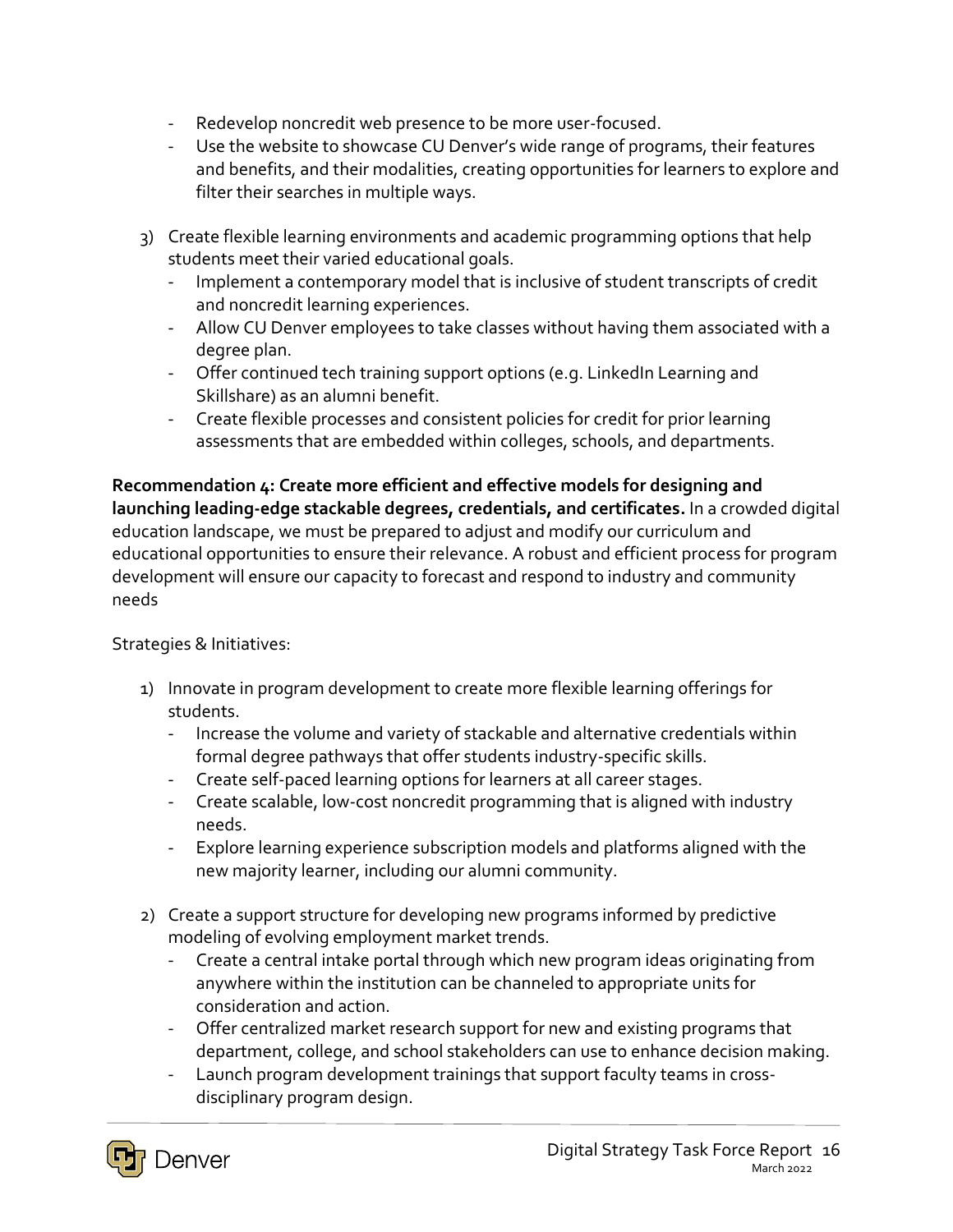- Create a project management support model for developing new programs.
- Create a decision-making toolkit dashboard for tracking new program development through the pipeline from idea to launch.
- 3) Incentivize the (re)development of new and existing degrees and programs.
	- Incentivize a continuous cycle of redevelopment for existing degrees and programs to ensure relevance with current learner needs.
	- Incentivize and incubate the development of new degrees and programs that differentiate CU Denver, align with institutional goals and values, and meet industry and community needs.
	- Provide instructional design services for new curriculum and program development.
	- Create a pool of "start-up" funds to support new credit and noncredit program launches.

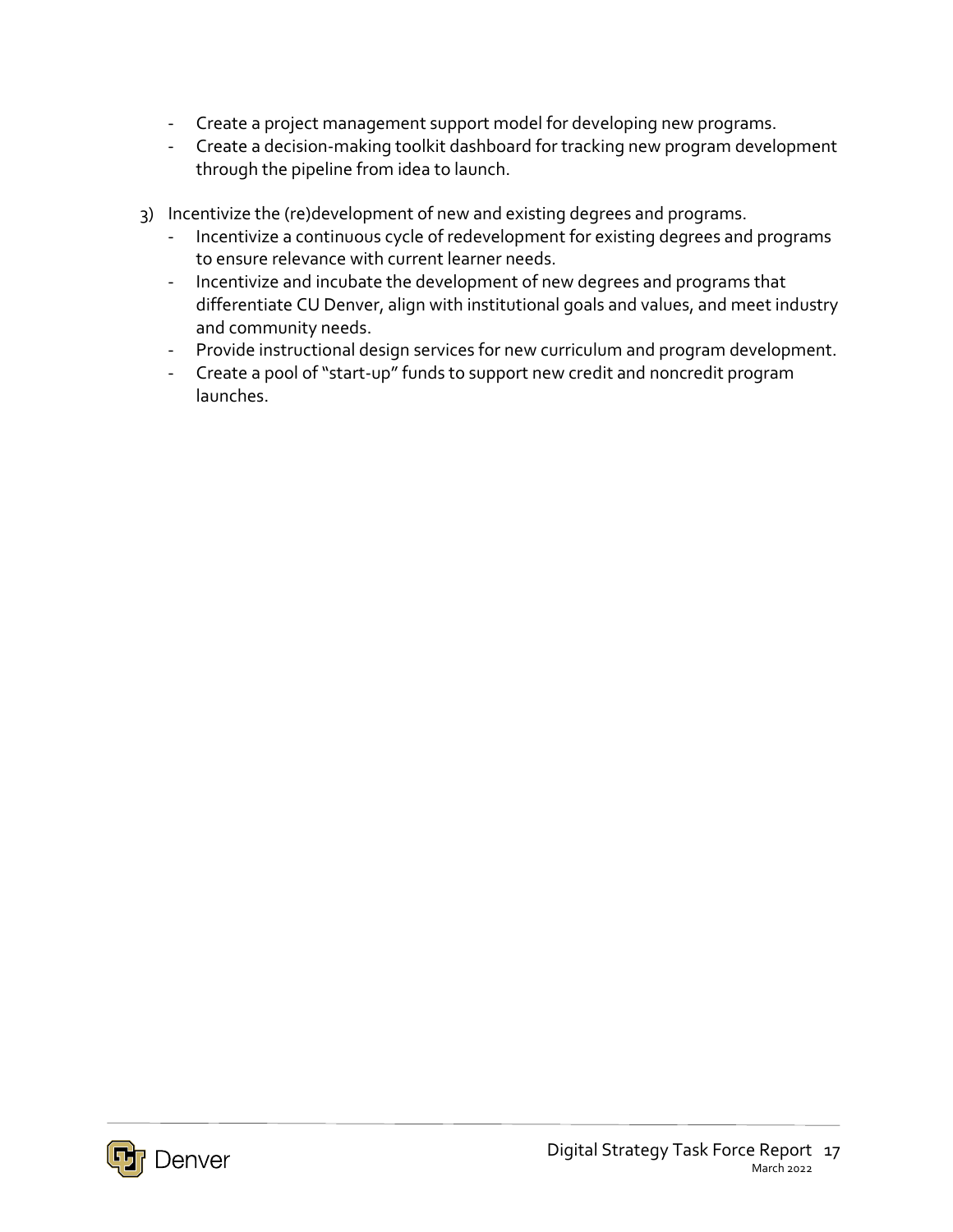# Our Top Ten List

Looking at the list of initiatives included in this report, and based on feedback the task force heard from our community about what we should prioritize first, we are highlighting the following ten initiatives as starting points for creating a strong foundation for the digital strategy work ahead:

- 1) Complete a classroom audit that informs a roadmap for technology upgrades and infrastructure to support flexible modalities.
- 2) Increase faculty training in hybrid pedagogies and Canvas tool use across modalities.
- 3) Provide instructional design support for course development across modalities.
- 4) Offer centralized market research support for new and existing programs that department, college, and school stakeholders can use to enhance decision making.
- 5) Define effective evidence-based strategies and practices for flexible teaching modalities, including best practices for synchronous and asynchronous environments.
- 6) Pro-actively leverage Open Educational Resources (OERs) and Open Educational Practices (OEPs) across disciplines, program designs, and market strategies.
- 7) Improve the overall website experience for all credit-based programs to offer consistent experience for seeking information about degree programs.
- 8) Increase the volume and variety of stackable and alternative credentials within formal degree pathways that offer students industry-specific skills.
- 9) Create a central intake portal through which new program ideas originating from anywhere within the institution can be channeled to appropriate units for consideration and action.
- 10) Launch program development trainings that support faculty teams in cross-disciplinary program design.

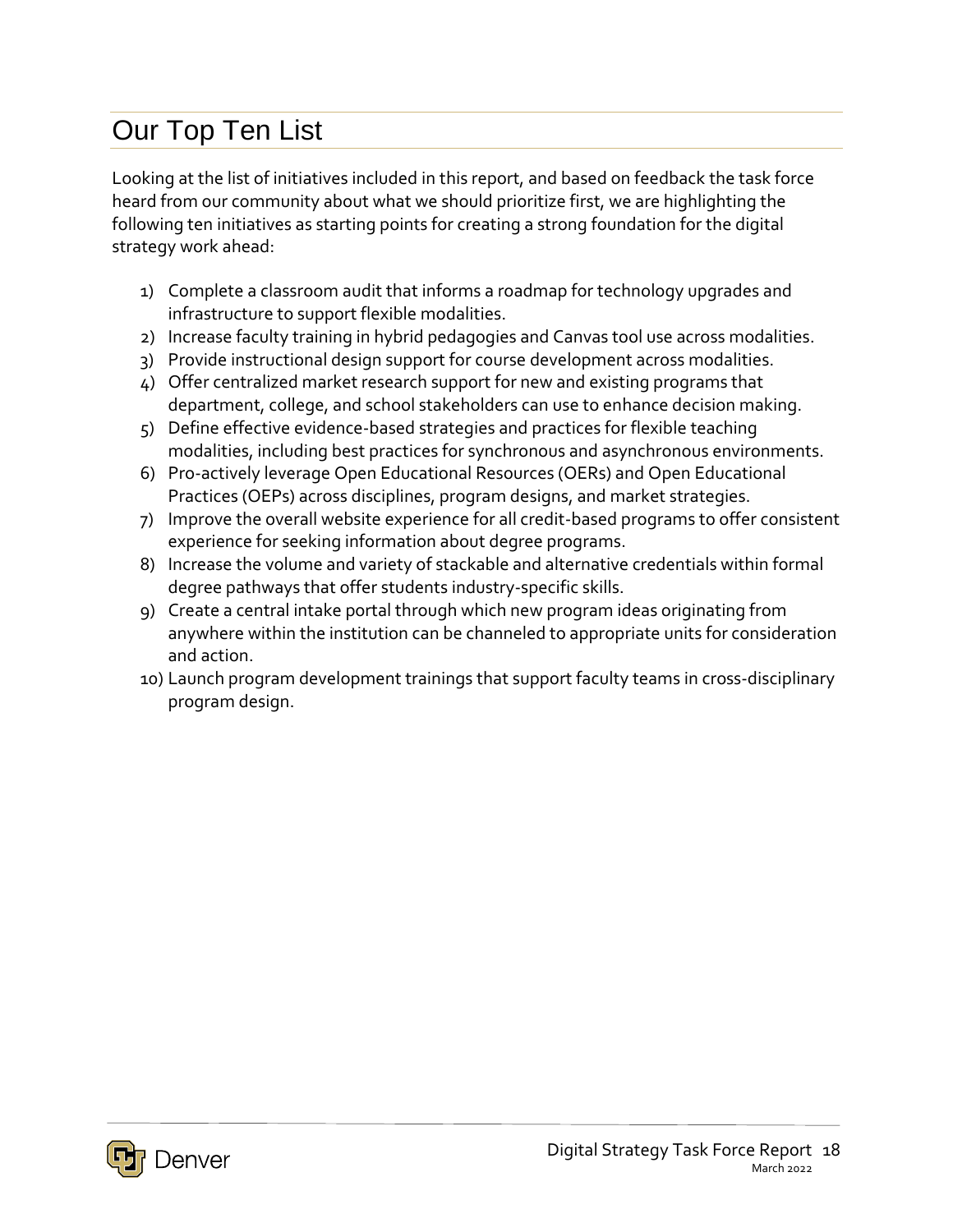# Closing Thoughts

As we continue to explore our emerging digital strategy with the CU Denver community, we are building on a strong foundation of passionate support for all learners. Our faculty are excited to grow and iterate existing credit and noncredit opportunities through innovative program design. We also have a strong digital ecosystem of collaborators at the Auraria Library, Center for Excellence in Teaching and Learning, the Digital Pedagogy Lab, affiliated cohorts such as the Inclusive Pedagogy Academy, the Faculty Assembly Learning, Educational Technology, Teaching, and Scholarship (LETTS) Committee, Office of Information Technology, and ThinqStudio.

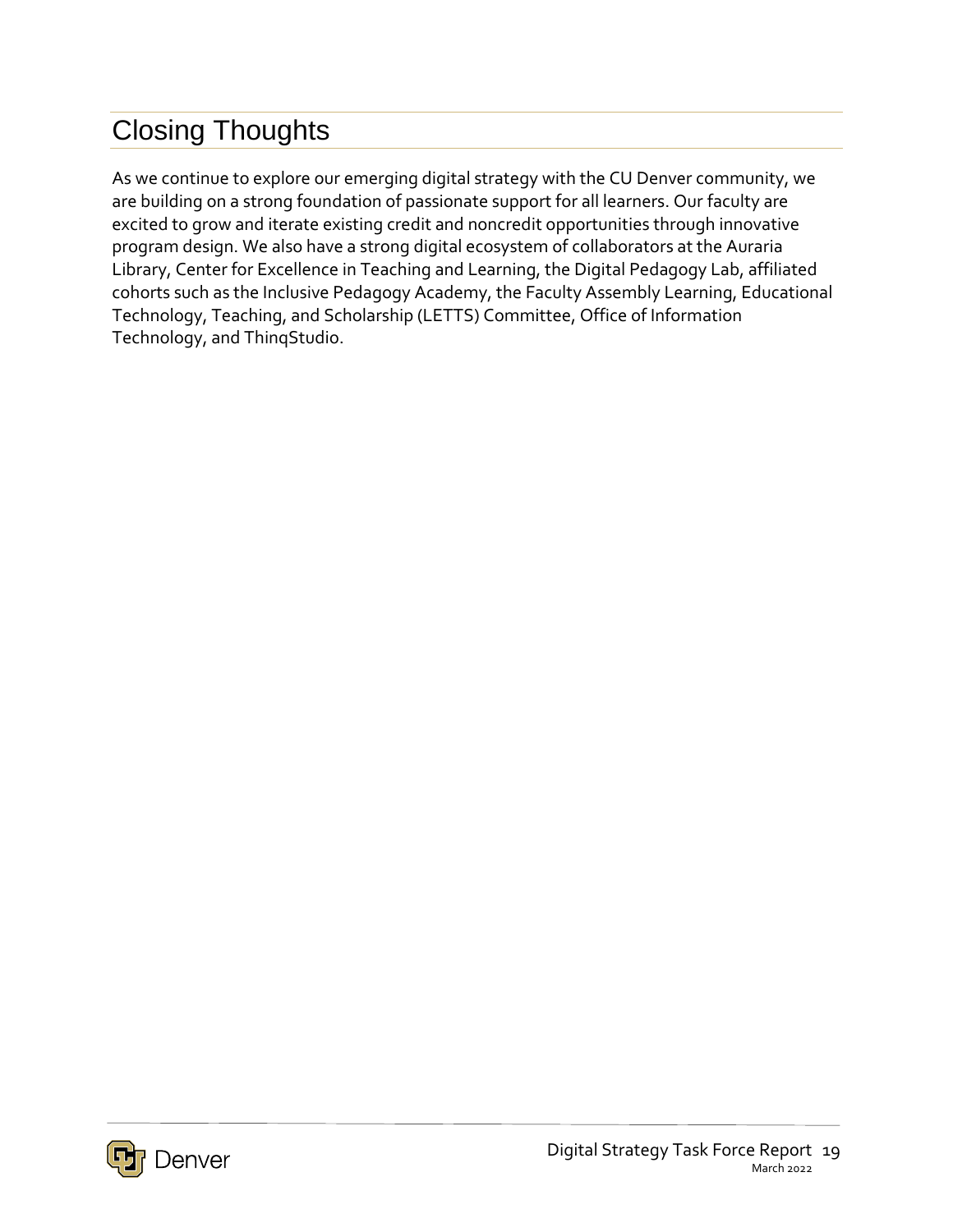# Appendices

#### **Charge**

CU Denver has a strong opportunity to create a vision for our campus-level digital strategy, maximizing our deep and decades-long expertise in online learning and capitalizing on our [2030 strategic plan](http://ucdenver.edu/2030) that positions us to be a University for Life for learners of all backgrounds, careers, and ages. As Chancellor Marks [communicated on September 16,](https://news.ucdenver.edu/a-message-from-the-chancellor-a-fresh-future-for-online-education-at-cu-denver/?utm_source=CUDNews-Thu-Sep-16-2021&utm_medium=email&utm_campaign=&utm_content=A-Message-From-the-Chancellor-A-Fresh-Future-for-Online-Education-at-CU-Denver) we know that successfully serving all Coloradans will require expanding learner support models that cross all modalities, including campus-based instructional design and integrated student services. Whether dual-enrollment students still in high school, learners who need upskilling and retraining later in life, or college students balancing school, work, and families, all will require integrated services, some virtual and some in-person, tailored to meet their unique needs.

As higher education continues to change and evolve, our campus conversation about the future of our digital strategy could not come at a better time. We have learned many valuable lessons about online learning during the past 18 months of the pandemic, and we continue to gather information about how best to serve our learners with flexibility and hybridity in mind. Together, we are ready to build on a strong foundation of experience and knowledge in digital learning to create the vision for how best we can support our current and future learners in the years and decades to come.

To this end, the Digital Strategy Task Force will be launched in October 2021 as an extension of the campus strategic planning discussions to create a vision of the future for digital education and infrastructure at CU Denver. Chaired by Katie Linder, AVC for Digital Strategy and Learning, the task force will engage with the campus community, internal and external data sources, and relevant scholarly and market research to develop a set of recommendations for next steps that address areas of both opportunity and priority.

Guided by our values and goals from the recent strategic plan, as well as lessons we have learned from our past experiences, campus conversations for our digital vision will be organized around a series of guiding visioning questions:

- What is our vision for the future of digital education at CU Denver?
- How can CU Denver differentiate its digital offerings in an already-crowded market?
- What institutional characteristics will CU Denver need to be successful with our digital efforts?
- What do faculty and staff need to be supported with program exploration, design, launch, and delivery?
- Who are the unique audiences we should serve and what learning environments will best support their learning?
- What are the most pressing curricular and co-curricular needs of our future learners?
- How does being an equity-serving institution influence our digital education models?

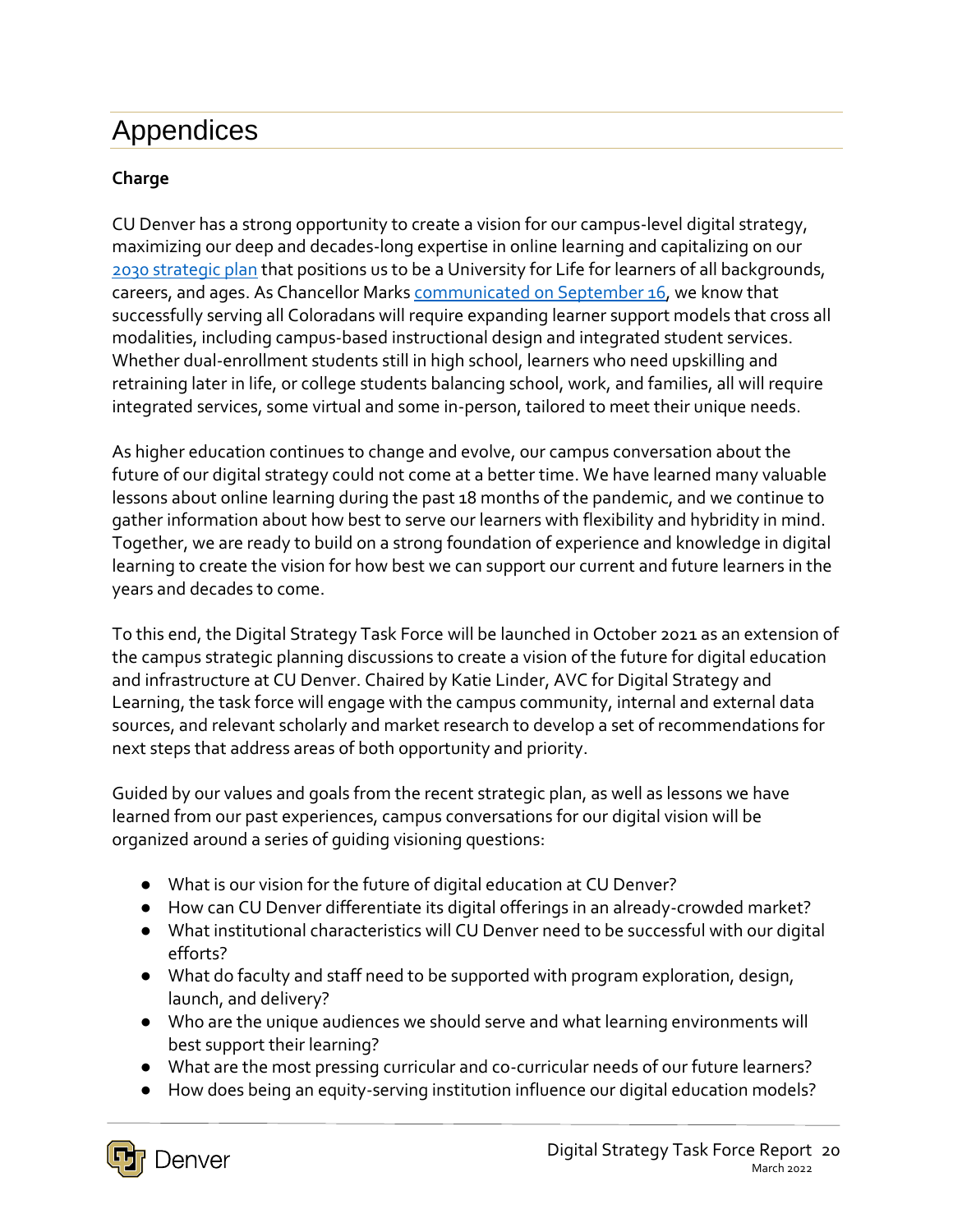● What technology infrastructure is needed to help us achieve our digital education vision?

The Task Force's work will conclude on March 31st with the presentation of recommendations to Chancellor Marks and Provost Nakuma.

#### **Process**

Launching in October 2021, the Digital Strategy Task Force engaged the CU Denver community through eight campus conversations and various stakeholder meetings that took place throughout fall 2021 and winter 2022. The campus conversations served as broader listening sessions for faculty, staff, and students in the community to share their perspectives on the future of digital education at CU Denver. Specific stakeholder sessions were also held with members of the following groups:

- Advisors across colleges
- Auraria Library staff
- Cabinet leadership
- CLAS student advisory council
- Continuing and Professional Education staff
- Deans and associate deans
- Faculty Assembly Learning, Educational Technology, Teaching, and Scholarship (LETTS) Committee
- Institutional Equity Advocacy Council
- Office of Digital Education staff
- OIT staff
- Online program administrators across colleges
- Staff Council members
- **•** Student Success leaders
- ThingStudio members
- UCDALI members